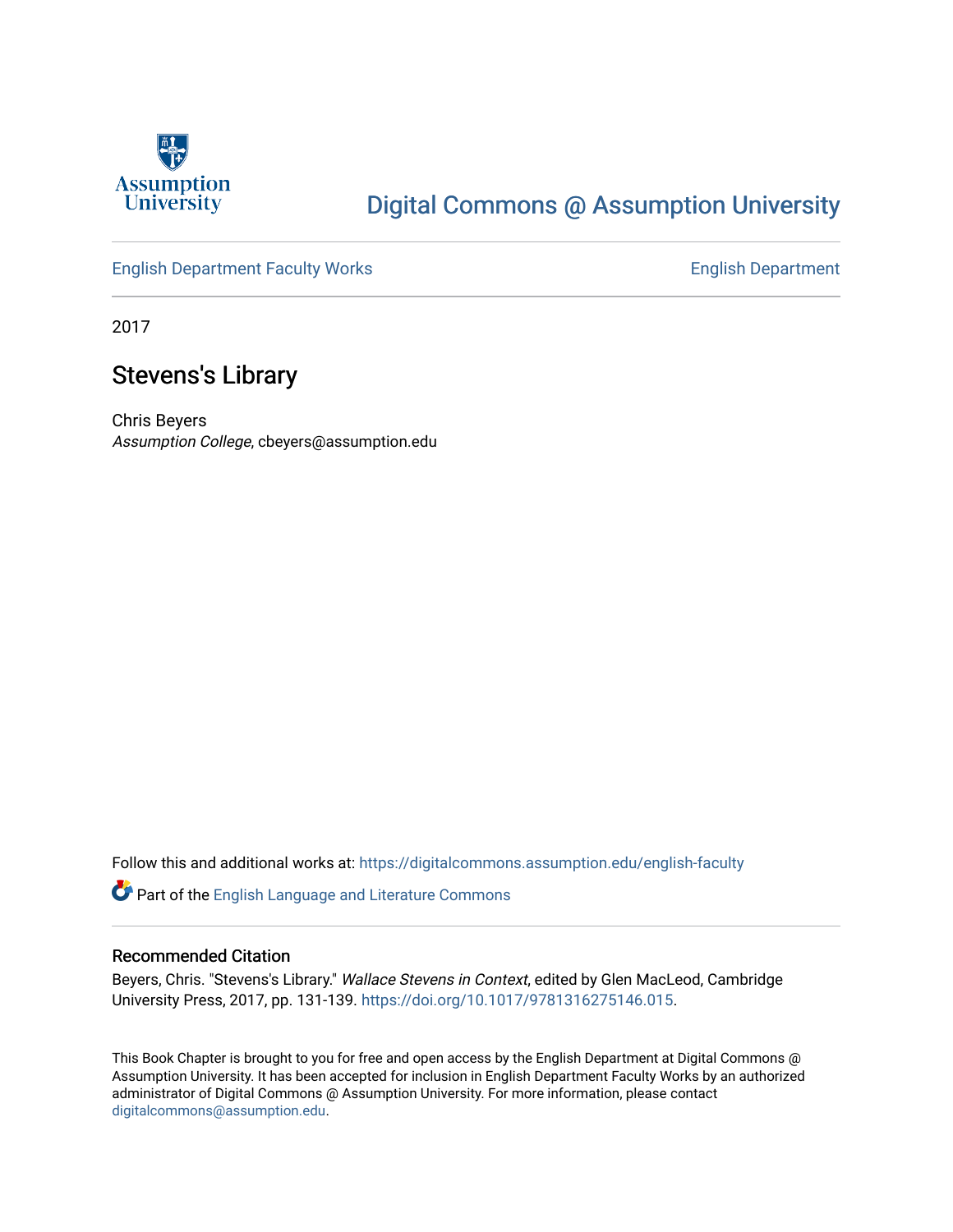#### **CHA PTER 1 4**

# *Stevens s Library*

*Chris Beyers* 

It would be tempting to assert that Stevens's personal library provides the secret map to his imagination, but, alas! such a beautiful claim is not warranted by the facts. For one thing, as might be expected, he did not possess copies of all the books that he read and that were important to him. He often cites books in his poems and prose that either he did not own or that had disappeared by the time scholars got around to cataloguing his library. For example, Stevens quotes from Henri Bergson's *Creative Evolution* in "The Noble Rider and the Sound of Words" and from his *Two Sources of Morality and Religion* in "The Figure of the Youth as Virile Poet" (639, *666),* yet the catalogs of his personal library list only a single volume by Bergson: *L'Intuition Philosophique.* Perhaps Stevens found these books at a public or private lending library, as was his habit when he lived in New York and was a frequent patron of the Astor Library. In Hartford, for instance, he had access to the libraries of the Hartford Theological Seminary and Trinity College. Further, Stevens owned a number of books with uncut pages, which suggests he never read some of the books he did own.

Partly because a number of his books were sold to a bookseller who did not keep records,<sup>1</sup> and partly because some of his books were given away, discarded, or disappeared for some other reason, a complete accounting of Stevens's library is impossible. Still, there is a sizable collection at the Huntington Library,<sup>2</sup> and a much smaller number in the Special Collections department of the University of Massachusetts at Amherst library.<sup>3</sup> After the poet's death, Elsie Stevens had over *zoo* books auctioned off by Parke-Bernet Galleries (which was acquired by Sotheby's in 1964).<sup>4</sup> The catalogs from these auctions are extant.<sup>5</sup> Together, these sources suggest the scope and direction of the poet's library.

Stevens's books from school and college are an unremarkable lot that reflect the traditional canon. He owned a smattering of Renaissance texts, including volumes of Spenser and Herrick; eighteenth-century authors,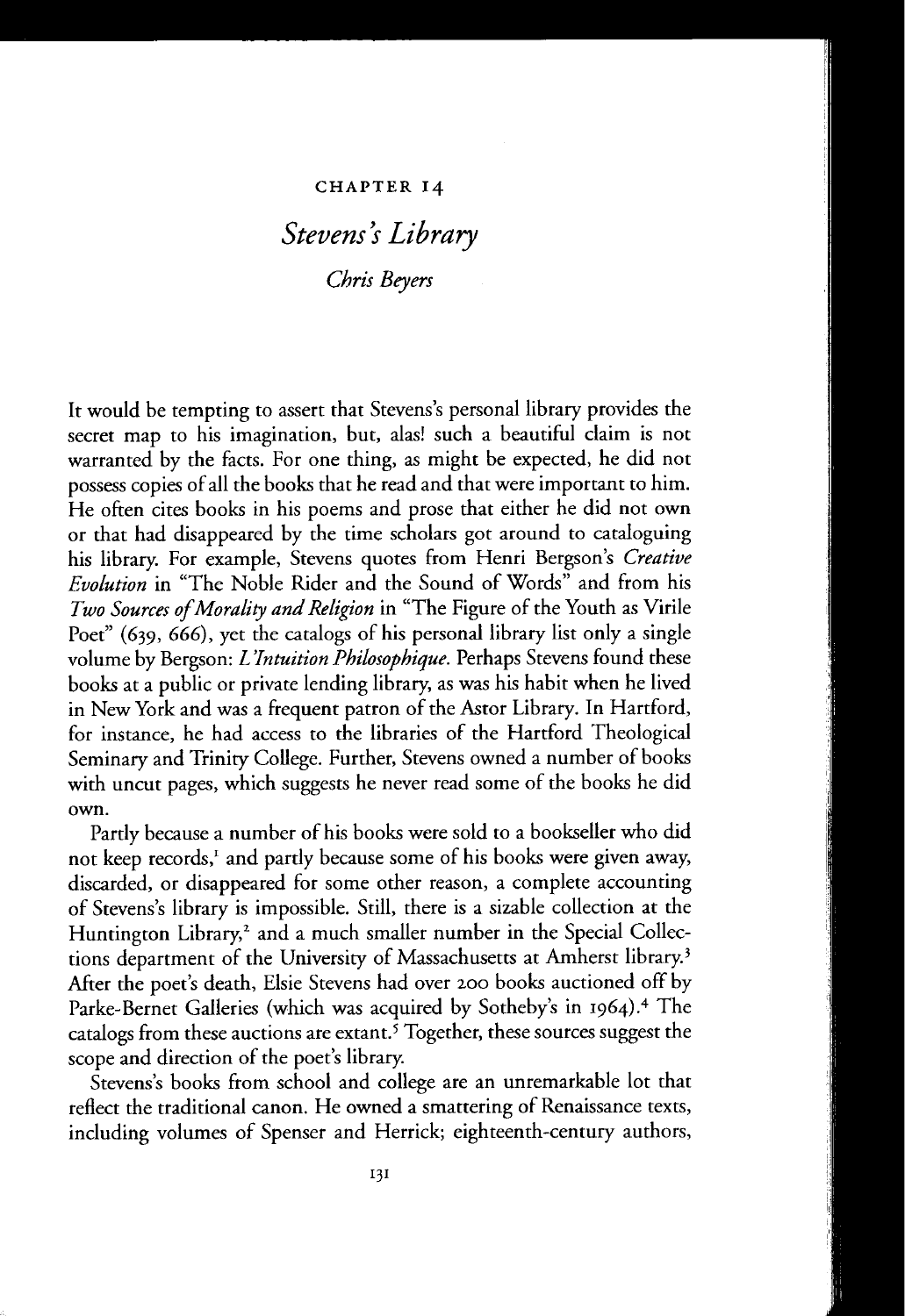#### 132 Chris Beyers

leaning toward essayists like Johnson and Addison; Romantic poets and essayists, like Blake, Shelley, Wordsworth, Hazlitt, and Lamb; and Victorian writers like Elizabeth Barrett Browning, Ruskin, Arnold, and Fitzgerald. Stevens owned little drama and fiction. He had few books by American writers, though the ones he owned – such as the essays of Emerson and the letters of James Russell Lowell — were among the most heavily annotated of his books. A few of his books were clearly for the courses he took at Harvard, such as Kuno Francke's *Social Forces in German Literature.* 

A number of critics have noted that the college-age Stevens wrote in his volume of Lowell's correspondence that he had decided to read these letters instead of going to the 1898 Harvard-Yale football game. This is one of the very few marginal markings where the poet mentions himself, but as biographical information it is slightly misleading. Stevens's decision to miss this game was actually uncharacteristic. After graduating, he usually attended The Game (see *L* 700,801, and 851) and his driver at The Hartford remembered taking Stevens to football games.<sup>6</sup>

Still, a few marginal notes have autobiographical significance. In the margin of a reprint of *Rambler* 137, where Samuel Johnson had been complaining about the narrowness and arrogance of academia, Stevens wrote:

The Harvard System keeps one closer to the aims of life and therefore to life itself, but in many other cases this [i.e., Johnson's disparagement of academic scholars] is probably true. When one accomplishes a set task or finishes a prescribed course of studies the feeling is natural that one has finished the only worthy task and the one accepted course of studies. Freedom of choice gives liberality to learning. <sup>7</sup>

By connecting "choice" and "liberality," Stevens was echoing the educational philosophy of Harvard's then-President, Charles William Eliot, who lamented in his inaugural address that too many teachers and professors lacked "faith in the prophecy of a natural bent... But the young man of nineteen or twenty ought to know what he likes best and is most fit for." Striking a decidedly Emersonian tone, Eliot continued, "When the revelation of his own peculiar taste and capacity comes to a young man, let him reverently give it welcome, thank God, and take courage." Eliot then connected the "system of elective studies" to a liberal education.8 In a later essay, he criticized educational systems without such electives which, he said, more resemble "the drill of a word of command than the free development of personal power" and treat the individual as "an average atom in a homogeneous mass."9 In praising "The Harvard System," the young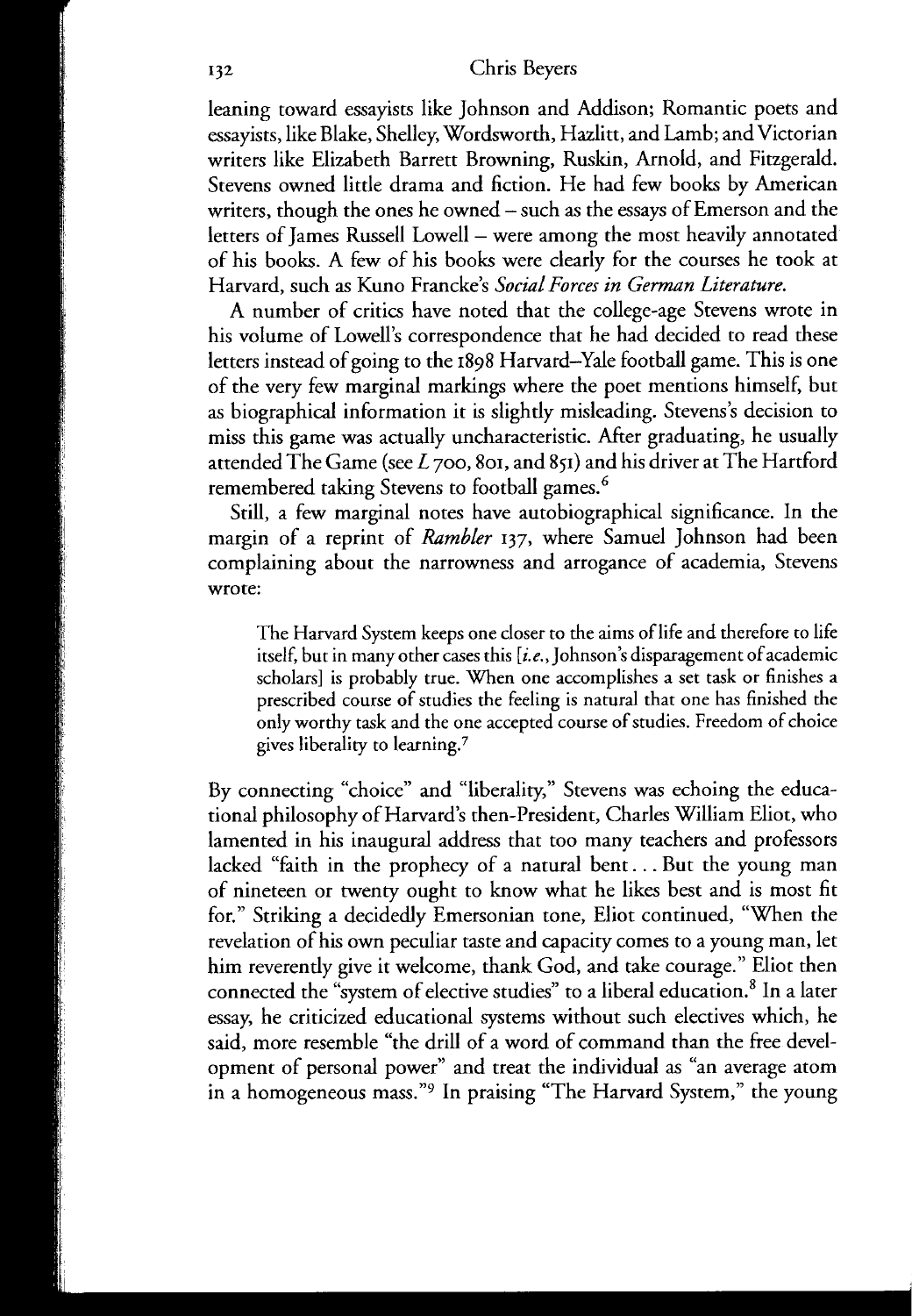#### *Stevens's Library* 133

Stevens was defending his own academic program. As a special student not seeking a degree, Stevens was in effect taking nothing but electives, following his own peculiar tastes and developing his personal power.

Immediately after college, Stevens continued to buy books, augmenting his holdings in classical and Romantic poetry while adding more modern writers like Walter Arensberg, Alice Meynell, John Davidson, and George Moore, as well as modern drama by Synge and Ibsen. However, it was only after Stevens began his career at The Hartford that he began to accumulate a large library.

As might be expected, Stevens amassed a sizable collection of books of poetry. He owned many books of verse written by friends, including multiple volumes by Richard Eberhart, Harriet Monroe, Marianne Moore, Delmore Schwartz, Allen Tate, and William Carlos Williams. Of course, he also owned a number of books written by poets as diverse as George Chapman, Jonathan Swift, Robert Bridges, and W. H. Auden. However, his possession of a book of poetry did not necessarily indicate that he liked the poet's works. Some books were sent to him by publishers eager to show the poet an example of the quality of their press — for example, Ronald Lane Latimer of the Alcestis Press sent him a volume of poems by John Peale Bishop, which Stevens declined to read (see *L* 306), and Kenneth Patchen sent Stevens a number of books partly in hopes that Stevens would pay for the printing of a new volume, which Stevens refused to do (see *L* 389). Likewise, Stevens owned four books by Charles Henri Ford — all sent by Ford — even though Stevens did not think much of him as a poet (see *L*   $505$ ). Stevens also owned a few books by poets that he never read – or, at least, that he claimed not to have read. Stevens wrote to Eberhart that he had not been "influenced by anybody and have purposely have held off reading highly mannered people like Eliot and Pound so that I should not absorb anything" (Z 813), yet his library contained Pound's *Pavannes* and *Hugh Selwyn Mauberly,* he also owned *Prufrock and Other Observations* and a pamphlet of a talk Eliot gave, *Shakespeare and the Stoicism of Seneca,* as well as a book of essays about Eliot.

His library also contained a number of foreign-language books. He owned many books by French poets, including volumes by Paul Avenel, Charles Baudelaire, Nicolas Boileaux, Tristan Corbiere, Alfred de Musset, Gérard de Nerval, Arthur Rimbaud, Paul Valéry, Paul Verlaine, François Villon, and many others. His substantial collection of French prose authors included volumes by Albert Camus, Jean La Fontaine, and Jean Paulhan. He also had a scattering of books of poetry in other languages, such as Petrarch in Italian and Rainer Maria Rilke in German.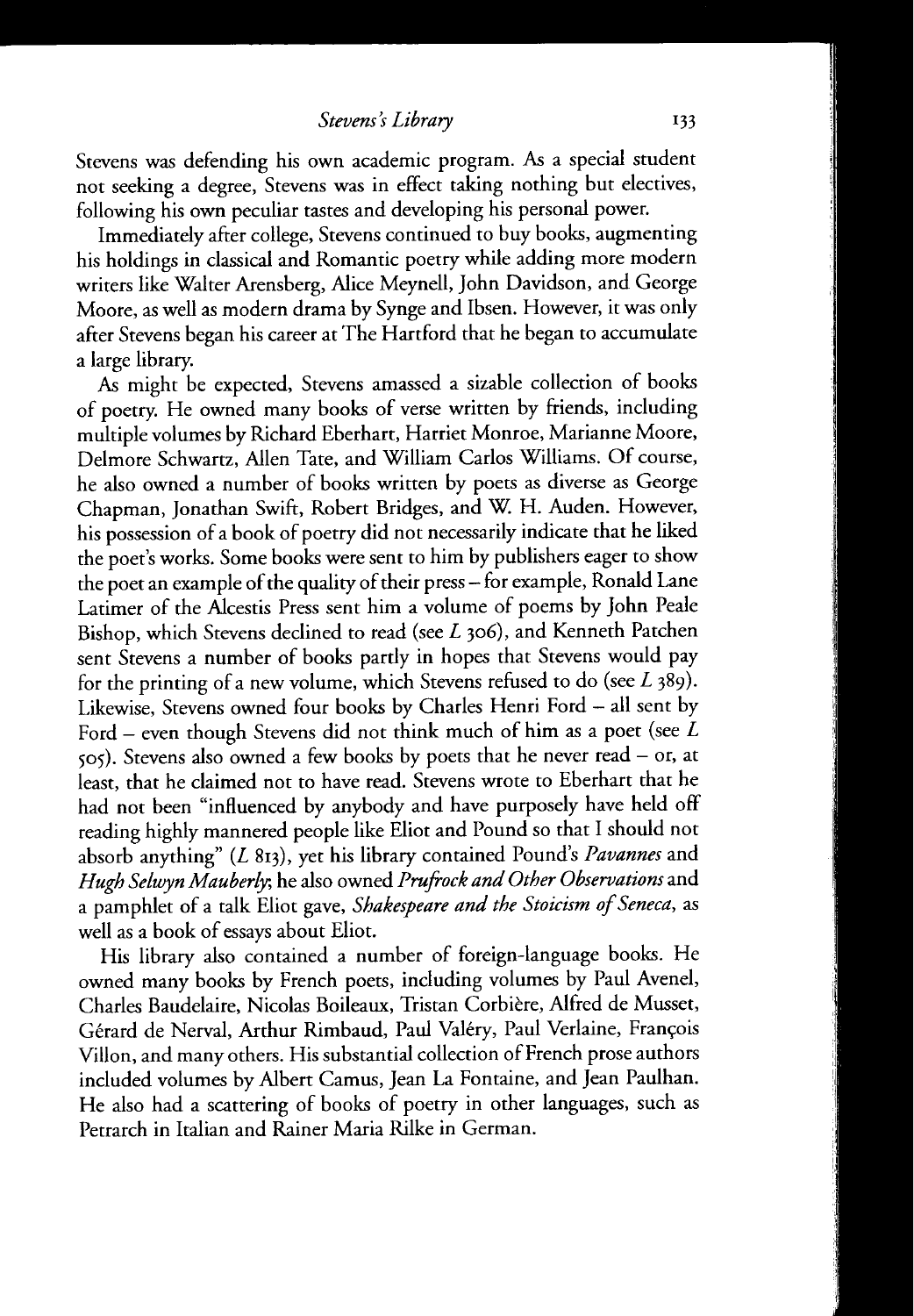#### **134** Chris Beyers

Stevens's books also show that he had an abiding love of maxims and aphorisms. As A. Walton Litz has noted, "Among [Stevens's] personal books that have survived, there are more than thirty collections of aphorisms, proverbs, or pithy journal entries... The range of volumes is quite astonishing. Standard collections of sayings in English - *Proverbs and Family Mottoes, A Treasury of English Aphorisms, The 100 Best Epigrams –* are supplemented by less familiar volumes on the proverbial wisdom of France, Italy, Morocco, China, Japan, and India."<sup>10</sup> In addition, Steven had a particular interest in American history and his own genealogy. The Huntington houses some twenty-one genealogical books, and that list can be added to by some of the books sold at auction, including two Amish Mennonite hymnals, as well as histories of Brooklyn, Delaware, and the *Frontier Forts of Pennsylvania.* 

Stevens was also active in buying new books and following the trends of his time. For example, he had a subscription to Virginia and Leonard Woolfs Hogarth Press, which provided books by Clive Bell, Charles Mauron, Vita Sackville-West, Virginia Woolf, and others to his library. Given the variety of periodicals that Stevens read and subscribed to, it might be expected that his library had a sizable collection of literary and "little" magazines, but apparendy they were discarded. The Huntington has over 150 of such publications from Stevens's library — all contributors' copies.

The books sold at auction show another side of Stevens's attitude toward books - that of the book collector who loves rare books and fine bindings. In a letter, Stevens's casual mention of bidding unsuccessfully at one of Parke-Bernet's auctions  $(L 510)$  suggests that bidding at auctions was not an unusual thing for him. Understandably, the descriptions in the Parke-Bernet catalogs generally focused on what made the books rare and valuable for bibliophiles. For example, Parke-Bernet auctioned off Steven's fourvolume set of books by Emile-Auguste Chartier (better known by his pen name, Alain), octavos with "full morocco and full calf, gilt, gilt tops" with "morocco-edged slipcases"; Stevens's 1864 duodecimo two-volume edition of Charles Nisard's *Histoire des Livres Populaires ou de la Literature du Colportage* not only features "numerous woodcuts with a fold-in plate in *color,"* but also *"An extremely beautiful and interesting pair of bindings,"*  heavy on the morocco and gilt; and Stevens's octavo edition of Eustace-Hyacinthe Langloi's *Essai Historique, Philosophique et Pittoresque sur les Danses des Mortes* (Rouen, 1852) had woodcuts, copper-engraved plates, and other illustrations, with a "full polished French levant, center panel of colored inlaid moroccos depicting Adam and Eve with a serpent and the symbolic tree of death, top and bottom margins with skulls and oakleaves"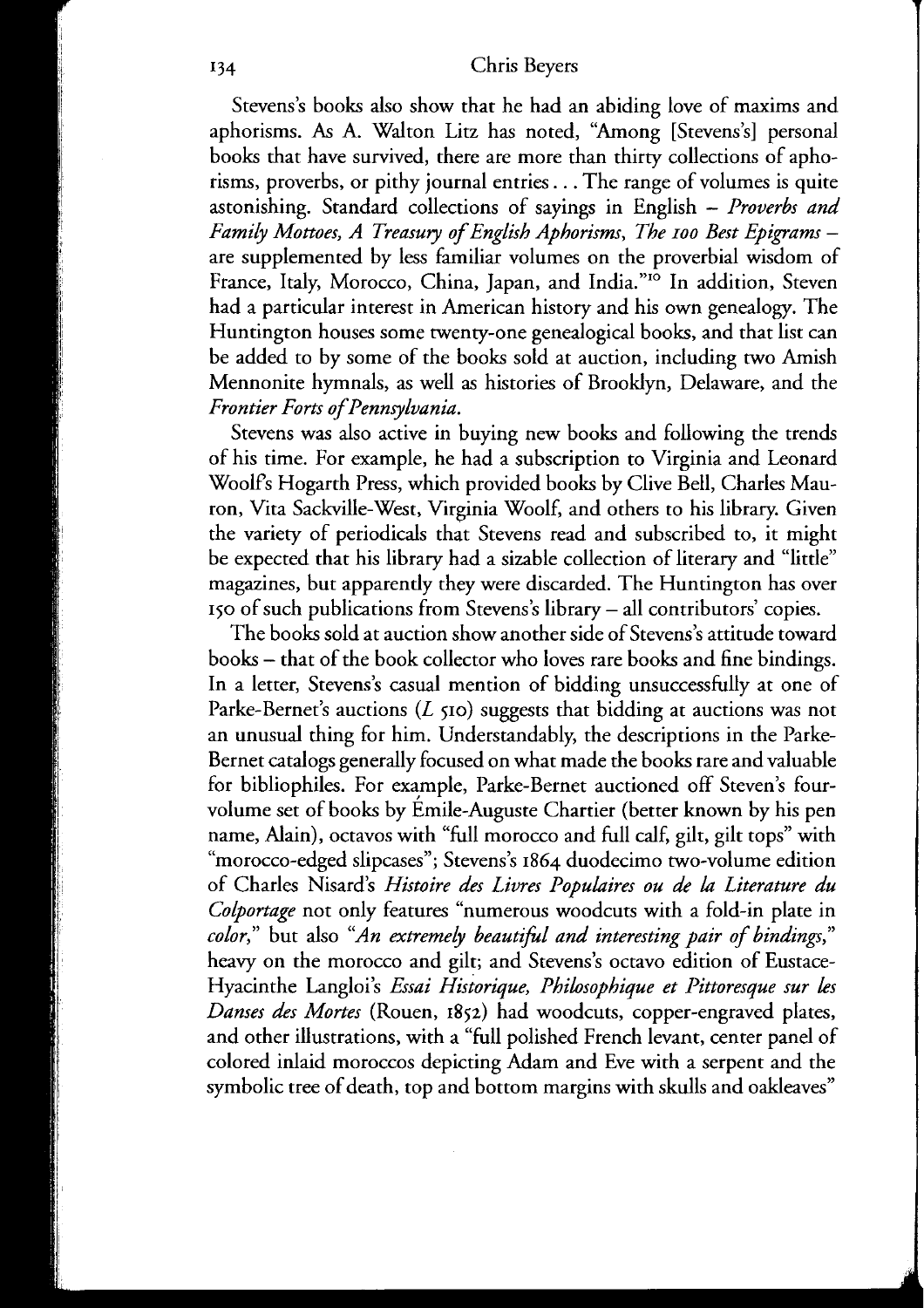#### *Stevens's Library* 135

and many other such decorations, with "richly colored silk doublures and end leaves, by [Charles] Meunier." Stevens had each of his own books specially bound in leather for his personal library.

The few mentions of the physical aspects of books in Stevens's works such as the frontispiece-portrait of Claire Dupray in *Bowl, Cat and Broomstick* or the dispersal of the "Schlossbibliothek" in the 1936 version of *Owl's Clover* (622,  $575-6$ ) – suggest that, at times, the poet valued rare books primarily as aesthetic objects and historical artifacts. Thus, his books with uncut pages - for example, the works of Jeremy Taylor, the seventeenthcentury Anglican cleric, and a two-volume edition of *An Apology for the Life of Mr. Colley Cibber,* both published in the 1920s by the Golden Cockerel Press, which specialized in fine, limited editions — were probably valuable for Stevens because they were redolent of their era as well as beautiful. This is not to say, however, that Stevens never read any of these books that ended up being sold at auction. Footnotes in the *Letters* alert the reader to a few instances when Stevens quotes from one of these books (see *L* 451n, 522n, and  $568n$ <sup>1</sup>.<sup>II</sup> Furthermore, certain of the fine bindings that were auctioned off represent the depth of Stevens's interest in French literature, including some fifty-six volumes by Alain, by far the most by any single author.

Stevens also owned a large number of art books, with French artists dominating the collection. The poet often bought fine, limited editions, such as *L 'Oeuvre Grave d'Eugene Bejot,* with "vellum backed board marbled boards" published in a run of only 350. The Bibliotheque Nationale's 1932 edition of Camille Corot's etchings and lithographs, which featured "20 *facsimile reproductions... each matted,"* could not have had an especially wide audience. His library contained books on Paul Cézanne, Salvador Dali, Honoré Daumier, Albrecht Durer, Jean-Honoré Fragonard, Paul Gauguin, Paul Klee, Claude Lorrain, Camille Pissarro, Nicolas Poussin, Georges Rouault, Vincent Van Gogh, Jean-Antoine Watteau, and many others. There were also books on Chinese art, Japanese art, woodcuts and wood engravings, and, not surprisingly, the art of bookmaking.

Naturally, Stevens did not write notations in his fine editions. Most of his marginal comments and markings appear in books from his college years (and a few years afterwards) and in those he read while preparing his essays. His marginalia and markings typically record his reactions to the poetic theories of his day. An interesting case is his note in Cecil Day Lewis's *The Magnetic Mountain* (1933). Day Lewis's long poem is an idealized imagining of Magnitogorsk, a city in which the Stalinist government was trying to modernize the Soviet Union by creating a huge steel mill, iron works, and worker's paradise." The poem had an overt "ideological and political"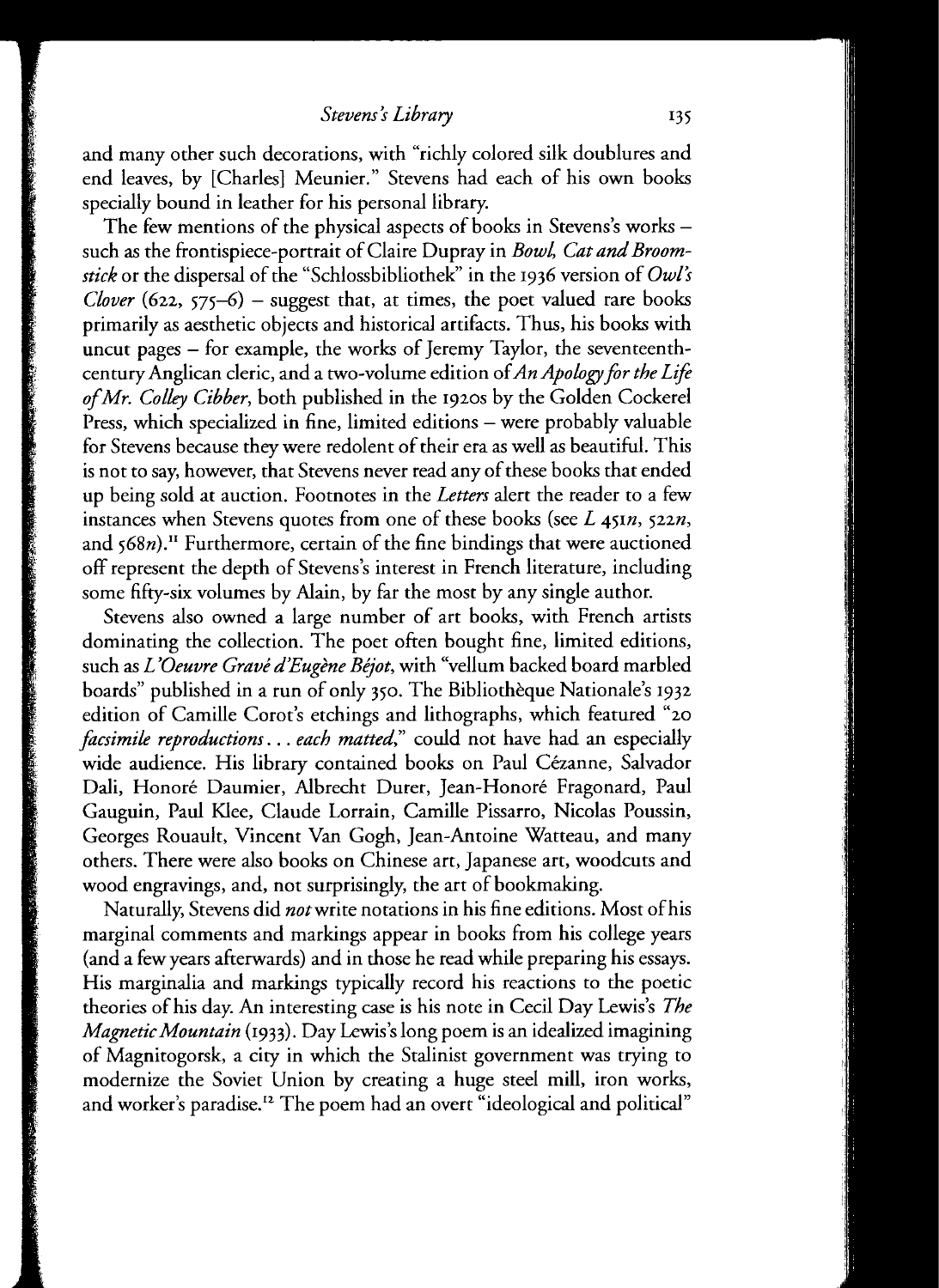#### 136 Chris Beyers

agenda, even intended as "propaganda" for the left, as Albert Gelpi notes.'<sup>3</sup> This bias is evident in such things as the speaker's unironic use of the word "comrades." To Stevens, the poem amounted to a challenge to take an overt political stance in his own verse.

In response, Stevens copied a passage from a lecture by Leon Kroll onto the back flyleaf of the cover. An art critic, Kroll had been invited by a John Reed club - a Marxist-Leninist club for artists and intellectuals founded by people from *The New Masses*' <sup>4</sup>— to talk about the relationship between art and politics. His speech was published in the April, 1933 number of *Hound and Horn*, which is probably where Stevens came across it. In copying the passage, Stevens tellingly omitted a number of key phrases. The passage is too long to quote in its entirety but a brief excerpt is sufficient to represent his method. I have put the phrases that he did *not* copy in italics:

The stirring of emotional resentment which many of us feel at the frightful conditions we live under, *due in a measure to the injustice, the selfish bungling ofsupposedly superior minds, even in the outworn system of distribution in power here,* is in my opinion, a quality of emotions quite apart from that under which the artist works.<sup>15</sup>

Stevens's selective quotation here typifies his handling of the entire passage: he eliminates every concession Kroll made to his leftist audience. This edited version of Kroll's remarks is an early chapter in what would become Stevens's preoccupation in the thirties - the relationship between the poet and society, or between art and socio-political realities. As Alan Filreis points out,<sup>16</sup> less than a year later Ronald Lane Latimer would start provoking Stevens with a series of letters on the same issues, and the poet's responses can be seen in such works as "Owl's Clover" (1936), "The Man with the Blue Guitar" (1937), and many of the poems in *Parts of a World* (1942).

In his discussion of "The Figure of the Youth as a Virile Poet," B. J. Leggett, using evidence from Stevens's markings in his copy of Henri Focillon's *The Life of Forms in Art,* argues that Stevens "misread" the book.'7 While Leggett makes a convincing case for his claim, from one perspective such an argument is unimportant, since Stevens read his books as a writer and not as an academic. As a poet, he read primarily looking for *material*, seeking ideas that were in accord with his own, and his prose like his poetry - is preeminently interested in finding an approach to the world and a way of understanding human experience that makes human life worth living. For Stevens, it was enough to say something he felt was significant, and it did not matter to him if he presented only one side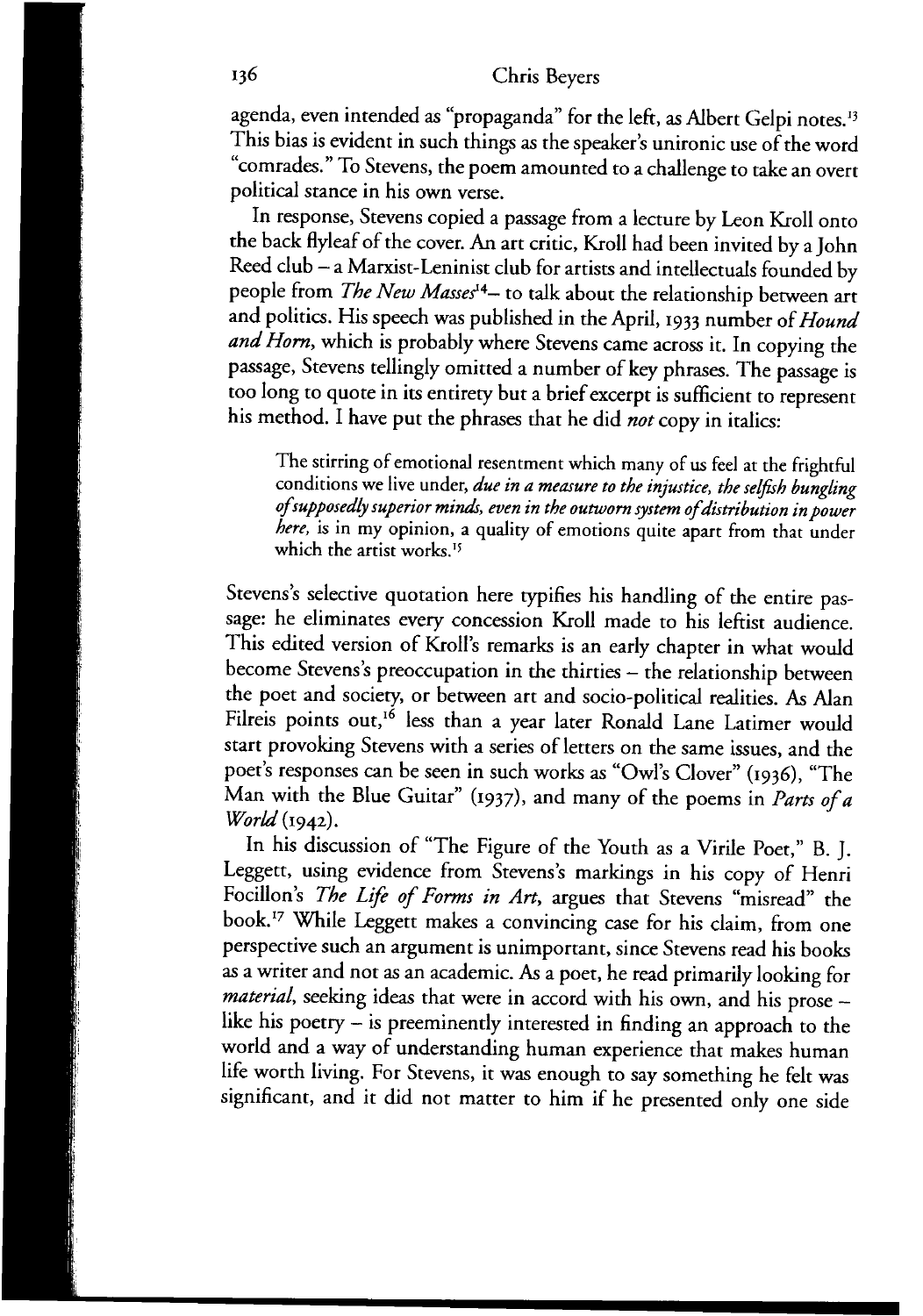of a philosophy or took the writer's ideas in a direction the writer would not agree with. As Leggett points out, misinterpretation may be "helpful to a theory of poetry,"'8 particularly if you are a poet using other texts to articulate your own theory of poetry.

Thus, Stevens annotated his books primarily as a way to work out his own ideas. As Robin Schulze has argued cogently, the poet's annotations in his copy of Marianne Moore's *Selected Poems* (the 1935 edition) served as a staging-ground for Stevens's ideas about a new sort of Romanticism,<sup>19</sup> ideas the poet was also exploring around that time in such poems as "Sailing After Lunch" and "Re-statement of Romance."

Stevens's annotations in Moore's *Selected Poems* also provide an opportunity to see something that is rarely visible: his process of composition. Generally, after having finished an essay or poem, Stevens discarded his drafts, and early stages of published works have seldom survived - the extant, unpublished early version of "The Comedian as the Letter C," titled "From the Journal of Crispin" (984–95), is the most remarkable example.<sup>20</sup> Stevens's extended comments in Moore's *Selected Poems* amount to an early draft of the essay that eventually became "A Poet That Matters" (774— 80). For example, Stevens was struck with the many animals described in Moore's poems, writing in his copy:

There are no people in the book. Thank God. This is a great relief. It is nice to relax with a book that is not about people. On the other hand, there are more animals than there are in Barnum & Bailey's big show.<sup>1</sup> '

Stevens's relief that Moore's poetry lacked people probably should be read as his resistance to the notion that poetry should be personal and psychological rather than as evidence of the poet's antipathy to human beings. At any rate, it is fortunate that he did not use these thoughts in the review, because there are, in fact, plenty of people in Moore's Selected Poems. In a later annotation in the book, Stevens refined his opinion: After mentioning many of the human figures cited in the volume, Stevens wrote that they "are not people. They are names that affect the imagination."

Further, Stevens saw in Moore a poet who was wrestling with some of the same problems of modernist poetic form that he was wrestling with. Opposite the table of contents, Stevens copied out the entirety of an unsigned short notice of her *Selected Poems* which appeared in the May to October, 1935, issue of *The London Mercury.* The review noted that Moore's verse had "a balanced prose rhythm, broken into a regular pattern only by her rhymes" and subtly used "an unstressed [syllable] rhyming with a stressed syllable." Stevens checked these assertions against the text,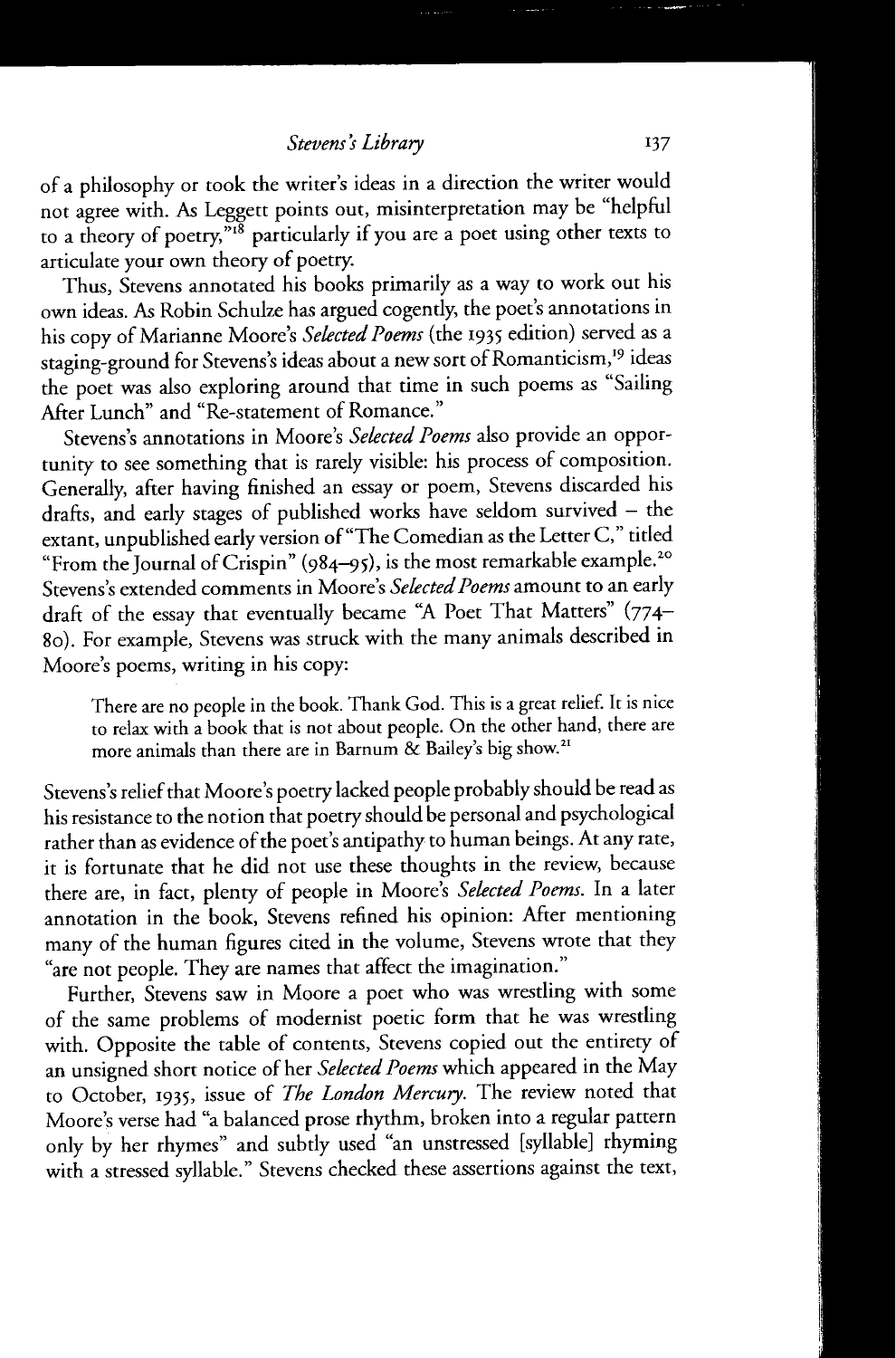marking the rhymes of many of the poems, as well as the syllable counts of "The Steeple-Jack" and "The Hero."

Moore's syllabics and rhyming strategies intrigued Stevens. In the margins of his copy, Stevens wrote, "artificial rhythms are the reverse of natural or free rhythms." In his published review, he fleshes out this idea. "If the verse is not to be free," he comments, "its alternative is to be rigid" (774). This dichotomy mirrors Samuel Taylor Coleridge's distinction between organic and mechanic form, <sup>22</sup>a distinction that helps explain why Stevens later describes Moore's syllabic form as lines that "repeat themselves, syllable by syllable, without variation" resulting in stanzas that are "mechanisms"  $-$  though he is quick to add, without "mechanical effect" (775). What he found in Moore's poetry, then, was a highly structured verse that did not follow the conventions of accentual-syllabic versification. At the time, Stevens's ideas of poetic form were evolving from the variety of formal ideas in *Harmonium* (the iambic pentameter of poems like "Sunday Morning" and the freer structures of poems like "Thirteen Ways of Looking at a Blackbird") to the loose pentameter of his later verse (see *L* 407). Stevens found Moore's rejection of traditional prosody bracing, but took the *via media* himself.

Thus, Stevens saw the books he acquired as emblems of the people and eras that produced them, and his library, although not a complete guide to his imaginative world, can be seen as a collection of intellectual and spiritual souvenirs, mementos that point to the aesthetic, political, and intellectual journeys of his life.

#### **NOTES**

- 1 See J. Edelstein, "The Poet as Reader: Wallace Stevens and His Books," *The Book Collector,* 24 (1979), 56.
- 2 See Milton J. Bates, "Stevens's Books at the Huntington: An Annotated Checklist," *The Wallace Stevens Journal,* 2.3-4 (1978), 45-61, and "Stevens's Books at the Huntington: An Annotated Checklist (Concluded)," *The Wallace Stevens Journal,* 3.1 (1979), 15-33. See also Robert Moynihan, "Checklist: Second Purchase, Wallace Stevens Collection, Huntington Library," *The Wallace Stevens Journal,* 20.1 (Spring 1996), 76-103.
- 3 See Peter Brazeau, "Wallace Stevens at the University of Massachusetts: Check List of an Archive," *The Wallace Stevens Journal,* 2.1—2 (1978), 50-4.
- 4 The titles of all the books and the precise number of them is unknowable, because Parke-Bernet occasionally listed a book and noted that others would be auctioned with the same parcel. A number of Stevens's books – including his personal copies of many of his publications – were kept by Holly Stevens and are now the property of her son, Peter Hanchak.